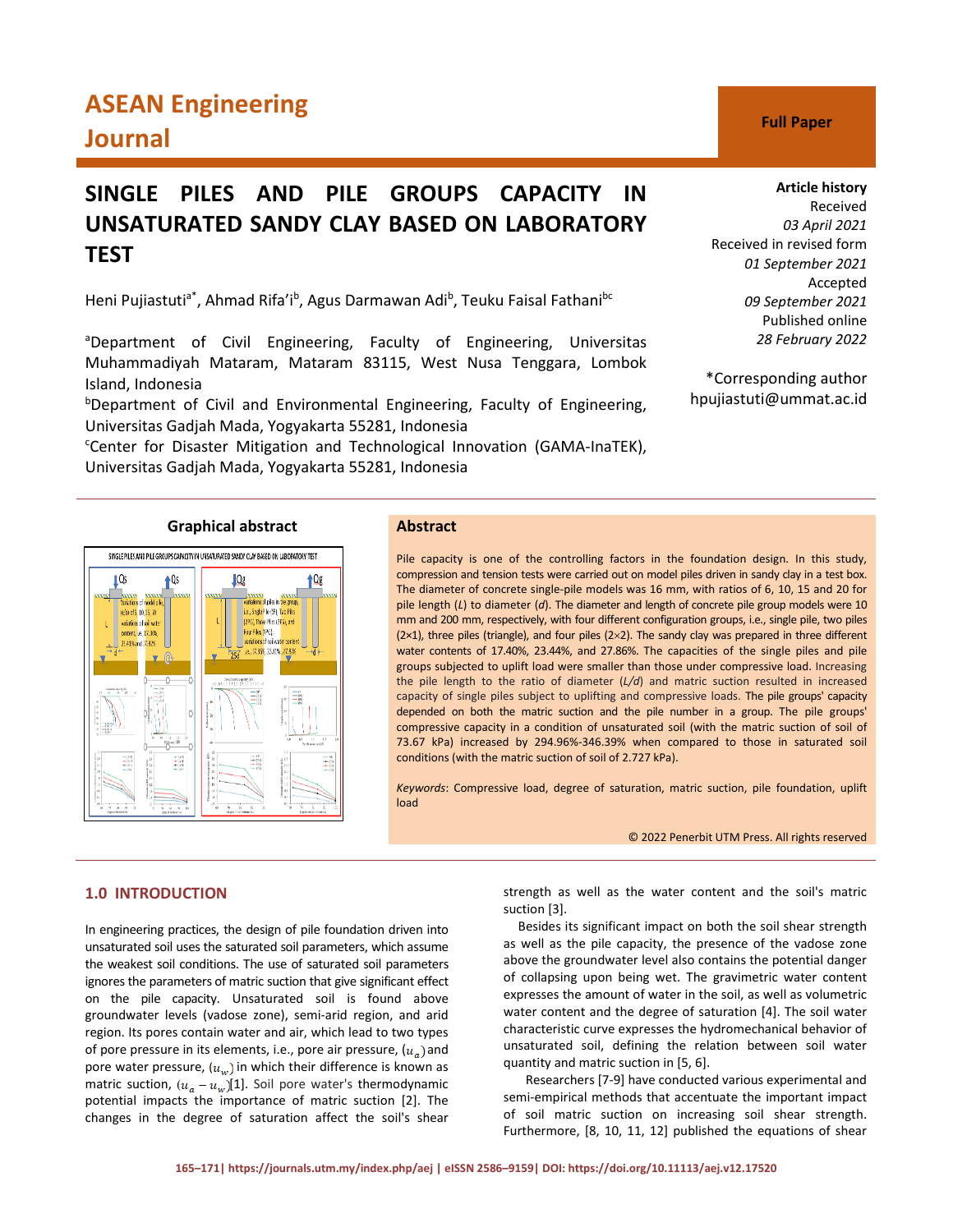strength using semi-empirical methods to determine unsaturated soil shear strength utilizing the soil-water characteristic curve (SWCC) as well as the parameter for saturated soil shear strength.

Generally, pile foundation are used for supporting buildings or transfering super structural loads into the hard soil [13, 14]. Application on the field shows that it usually works as piles groups. The single pile behavior due to a load applied to it is different from the group of piles' action. Interaction effect between piles occurs in pile group, but not in a single pile. Researchers have conducted studies focused on experimental, analytical, and computational models on the impact of soil matric suction on piles in unsaturated soils [15-17].

Based on laboratory experiments, Al-Omari et al. [15] observed that the capacities of group piles in unsaturated soils increases at higher rates than those in saturated soils which linearly increases with the number of piles. Based on analytical studies of piles in unsaturated sandy clay, Pujiastuti et al. [16] reported that end bearing capacity, friction capacity, and total capacity nonlinearly increased with the increase of soil matric suction. Under small matric suction, the skin friction tends to be higher than the end-bearing capacity value. However, the skin friction tends to be constant whereas the end bearing capacity increases as the matric suction increases. In the overall matric suction observed, the total pile capacity increases significantly.

A small-scale pile model on unsaturated clayey soil simulated to resist static axial loads using the finite element method. The results of the numerical analysis were compared with the results of the pile load test, have been carried out by [17]. The results show that the general trend of the relationship of pile load and pile head settlement obtained by the numerical analysis shows a good consistence with the pile load test results. The increasing of soil water content and the decreasing of matric suction lead the shear strength decrease, and consequently the ultimate bearing capacity of pile decreases.

This paper performed experimental tests on unsaturated soil to obtain the soil's physical and mechanical properties. The tensiometer was used in the test box to calculate the matric suction. To determine the impact of pile length to diameter ratio to the model piles capacity were carried out the loading tests on the pile models. The influence on the pile number in a group, the saturated/unsaturated soil conditions, the compressive/uplift loading also were observed. The loading tests conducted on the pile models were driven into sandy clay, which static compacted.

# **2.0 METHODOLOGY**

### **2.1 Soil**

Yogyakarta, Indonesia, took the soil sample, 40% clay, and 60% sand mixed. Table 1 describes the soil's physical and mechanical characteristics. The undrained cohesion, as well as the friction angle of soil, were obtained from the Unconsolidated Undrained Triaxial test. The hydromechanical behavior of sandy clay with the air entry value (AEV) and the residual suction value (*Sr*), as shown in Figure 1.

**Table 1** The soil's physical and mechanical characteristics

| No.            | Soil properties                | Value       | Unit    |
|----------------|--------------------------------|-------------|---------|
| $\mathbf{1}$   | Undrained cohesion, c.,        | 50.46       | kPa     |
| $\overline{2}$ | Friction angle of soil, $\phi$ | 17.74       | $\circ$ |
| 3              | Air Entry Value, AEV           | 28.06       | kPa     |
| 4              | Residual suction value, Sr     | 210.00      | kPa     |
| 5              | Specific Gravity, Gs           | 2.62        |         |
| 6              | Soil fraction (ASTM):          |             |         |
|                | - clay (0.005 to 0.001 mm)     | 9.88        | %       |
|                | - silt (0.075 to 0.005 mm)     | 51.85       | %       |
|                | - sand $(2 to 0.075 mm)$       | 38.27       | %       |
| 7              | Plasticity Index, PI           | 14.76       | %       |
| 8              | Plastic Limit, PL              | 21.24       | %       |
| 9              | Liquid Limit, LL               | 36.00       | %       |
| 10             | Soil classification:           | CL (USCS)   |         |
|                |                                | A6 (AASTHO) |         |





Based on the relationship between the degree of saturation and water content, the saturated soil sample was prepared by compacting in a test box using the water content of 27.86%. The unsaturated samples were prepared using the water contents of 23.44% and 17.40%. The matric suction measured by a tensiometer in the test box for the water contents of 17.36%, 23.41%, and 27.82% were 73.67 kPa, 53.61 kPa, and 2.727 kPa, respectively.

### **2.2 Test Box and Set-Up Loading**

Laboratory tests were conducted on the model piles in a test box. The setups of compression and uplift loading tests for single pile and pile group models are shown Figure 2.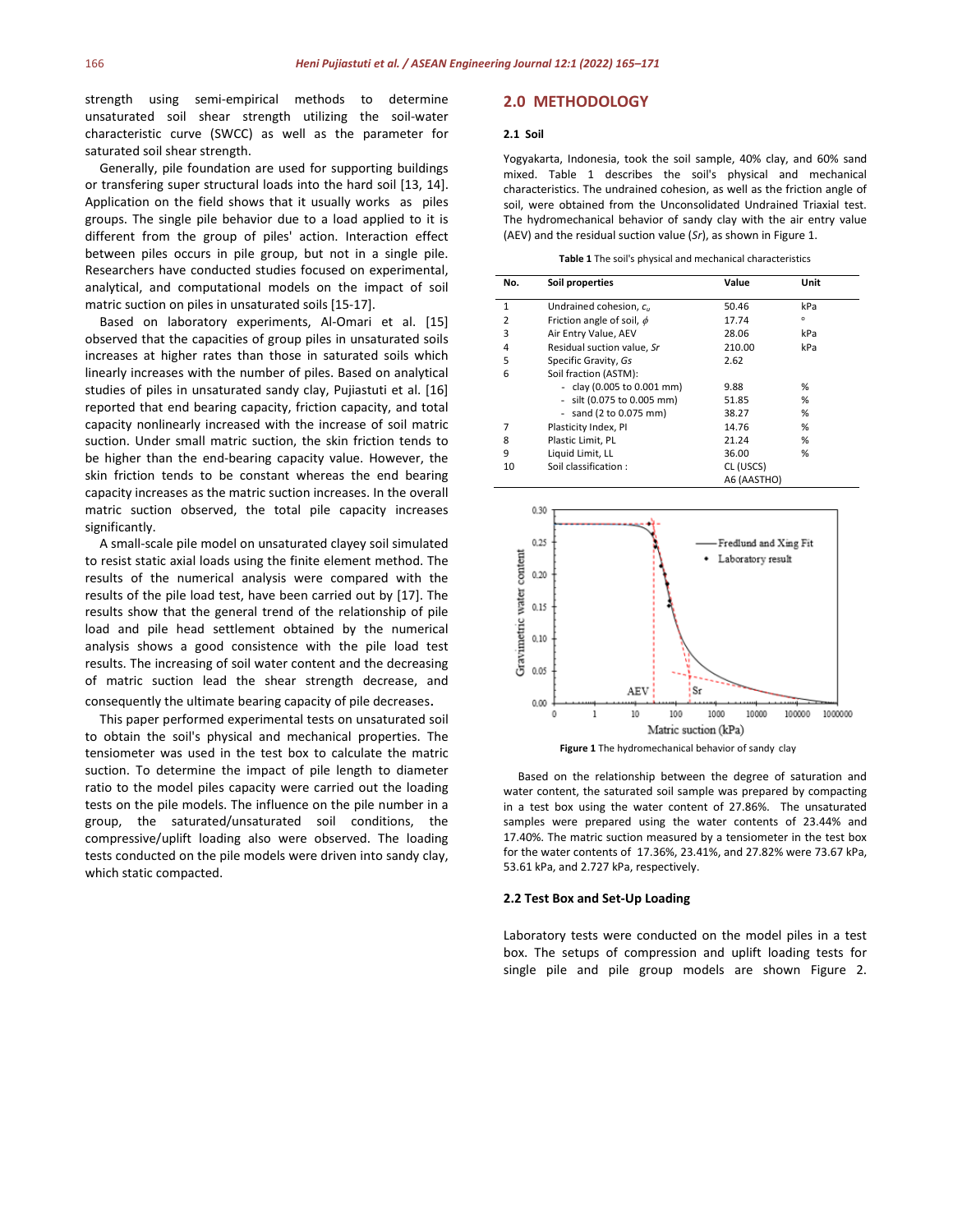

**Figure 2** Setups of model piles for compression and uplift loading tests [18]

The test box consists of with 9.5 mm steel plate and  $40 \times 60 \times 5$ mm hollow steel section (HSS) as frames and stiffeners. The dimensions of the test box are  $110 \times 110 \times 110$  cm (width  $\times$ length  $\times$  height). The inside of the box was covered by a tarpaulin for reducing the contact between the test box surface and the soil. Details of the test equipment have been reported by Pujiastuti [18].

The diameter ratio of soil (*D*) and the model pile (*d*) was determined to be larger than eight or *D/d* >8 in order to avoid the influence of soil media limitations [19]. Furthermore, to avoid scale effects, the pile diameter applied in this study was larger than 20 × *D50* (size of soil grain). The influenced zone of the soil was 3−8 times of the pile diameter [20]. Gaaver [13] has set the limit diameters of soil media for a model pile to 12 times and 8 times of the pile diameter for horizontal direction and vertical direction, respectively.

# **2.3 Pile Caps and Model Piles**

The single pile models were made of cylindrical concrete with an outer diameter (*d*) of 16 mm, pile lengths (*L*) of 96 mm, 160 mm, 240 mm and 320 mm with the *L/d* ratios of 6, 10, 15 and 20 (see Figure 3). While the pile-group models were made of 10 mm outer diameter (*d*) cylindrical concrete, the pile-length (*L*) was 200 mm with a *L/d* ratio of 20. The caps were created from a 15 mm thick steel plate. The pile group models were varied in the number of piles, i.e., one, two, three, and four piles in a group. The distance between piles was 2.5*d*, as shown in Figure 4. The upper part of the pile cap was provided with a connection for the uplift load.



**Figure 3** Single pile models: *L1*= 96 mm; *L2*= 160 mm; *L3*= 240 mm; *L4*= 320 mm, *d*= 16 mm



**Figure 4** Group pile models: *L*= 200 mm; *d*= 10 mm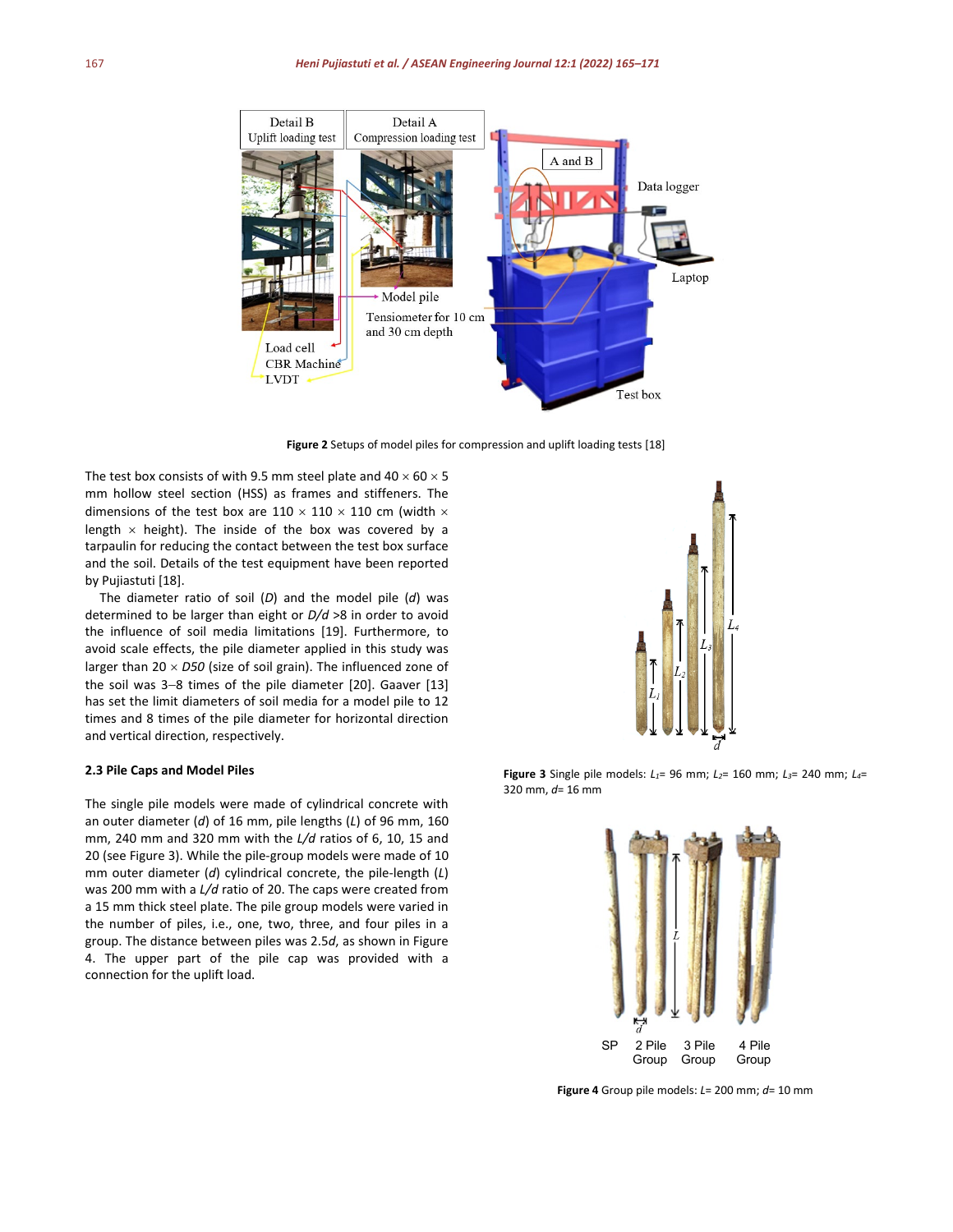# **2.4 Experimental Model**

A field sample soil was dried for a few days, then, aerated, pulverized, and filtered with a #10 sieve (sieve hole diameter 2 mm) before combined with water at predefined water contents of 17.40%, 23.44%, and 27.86%. The ready soil-water blend was stored in tightly closed plastic bags and then stored for 1 day to assure uniform water content in the sample. The sandy claywater mixture (hereinafter referred to as soil) was prepared in ten layers inside the test box at a thickness of about 100 mm. Each layer was consistently, compacted by a manual campactor and sampled by a core cutter for density tests. The average relative compaction of soils in the test box was 95% with respect to the standard Proctor tests.

The model piles were driven into 200 mm depth before subjected to axial compression and uplift loads. For the pile group models, the pile cap was mounted with bolts on the pile end afterward, before the burden was adjusted to it. The test set-upsfor single pile and pile group models were similar to Figure 2. The compression and uplift load were applied with a constant penetration rate of 0.85 mm/minute according to ASTM D1143-81 [21] for the compression load and ASTM D3689-90 [21] for the uplift load.

During compression/uplift loading tests, the load applied and the pile head displacement were registered. The linear variable displacement transducer (LVDT) has a stroke length of 50 mm and an accuracy of 0.01 mm. The load cell 28-WF6453 has an accuracy of 0.01 kg. The LVDT and the load cell was connected with a 30-WF6016 Geodatalog series 6000 data logger to collect and record data before being processed in the laptop computer. The operating range of the tensiometers used to calculate matric suction in the test program was 0 - 100 kPa.

#### **2.5 Testing Program**

The tests were arranged for investigating the influences of the pile length, the degree of soil saturation and the number of piles in a group.Twenty-four tests on the single pile models were conducted. The following information are four test sets of uplift and compressive load tests on single pile models with the length-to-diameter ratio (*L/d*) of 5, 10, 15, and 20.

Each pile model was driven into three variations of soil water content, i.e., 17.36% and 23.41% (for unsaturated soil conditions), and 27.82% (for saturated soil condition). Under the determined water content, the degrees of saturation values of above-mentioned pile models were 62.31%, 84.02%, and 99.85%, respectively and the matric suctions of soil were 73.67 kPa, 53.61 kPa, and 2.727 kPa respectively.

For the pile group models twenty-four tests were also conducted. In detail, four sets of uplift load and compressive load tests were given to the pile group models, which showed variations of piles in the group, i.e., Single Pile (SP), Two Piles (2PG), Three Piles (3PG), and Four Piles (4PG); with a center-tocenter distance of 2.5*d*. Each pile group model was driven into three variations of soil water content, i.e., 17.36% and 23.41% (for unsaturated soil conditions), 27.82% (for saturated soil condition).

From each compressive test, load and settlement data were obtained and in the uplift test, the load and displacement data were measured. The data was used to plot the relationship between load-settlement and load-displacement. The pile's ultimate bearing capacity was determined either directly from the charts, or using the method of double tangent.

# **3.0 RESULTS AND DISCUSSION**

#### **3.1 Single Pile Capacity**

#### *3.1.1 Single Pile Under Uplift Load*

Typical relationships between displacement and uplift capacity are shown in Figure 5 in various *L/d* ratio of the single pile driven into sandy clay at 84.02% degree of saturation. In general, the uplift capacity-displacement responses of any pile were similar. Figure 5 indicated a progressive increase in the uplift capacity in line with the increasing ratio of *L/d*.

The length to the diameter ratio, as well as the degree of saturation, affected the single pile's uplifting capacity, as shown in Figure 6. It can be observed that the single pile's ultimate uplifting capacity significantly increased in consequence of an increase in the *L/d* and the transition from saturated to unsaturated soil conditions. These increased ultimate singlepile uplift capacity could be due to three different factors. The first was the pile, as well as soil improved frictional resistance. When the depth of pile embedding increased, so was the effective stress at the pile's mid-height. As a result, the friction resistance was improved. The second was the increasing area of contact the pile, as well as soil due to the rising depth of pile embedding. The third was the increasing matric suction under the saturated to unsaturated condition. Such increase of matric suction causes the area of the water meniscus which is in the contact area between soil particles to decrease. Then, the continuous water phase was also reduced due to the air entering into the soil pores that increased the friction between particles (inter-particle force). Consequently, the strength of soil shear and resistance to pile-soil friction would be increased. Increasing the single pile uplift capacity in unsaturated soil (with the degree of saturation of 84.02% and 62.31%) to the individual pile uplift capacity under saturated conditions (with the degree of saturation of 99.85%) were 154.84%−164.71% and 184.03%−195.29%, respectively.



**Figure 5** Single pile uplift capacity versus displacement under the different ratio of *L/d*

# *3.1.2 Single Pile Under Compressive Load*

Figure 7 shows typical relationships between settlement and compressive capacity of the single pile driven into sandy clay with 84.02% degree of saturation. In general, the compressive capacity-settlement responses of the piles were relatively similar except the case of *L/d* of 20 which shows significantly stronger than the others. It was observed that the compressive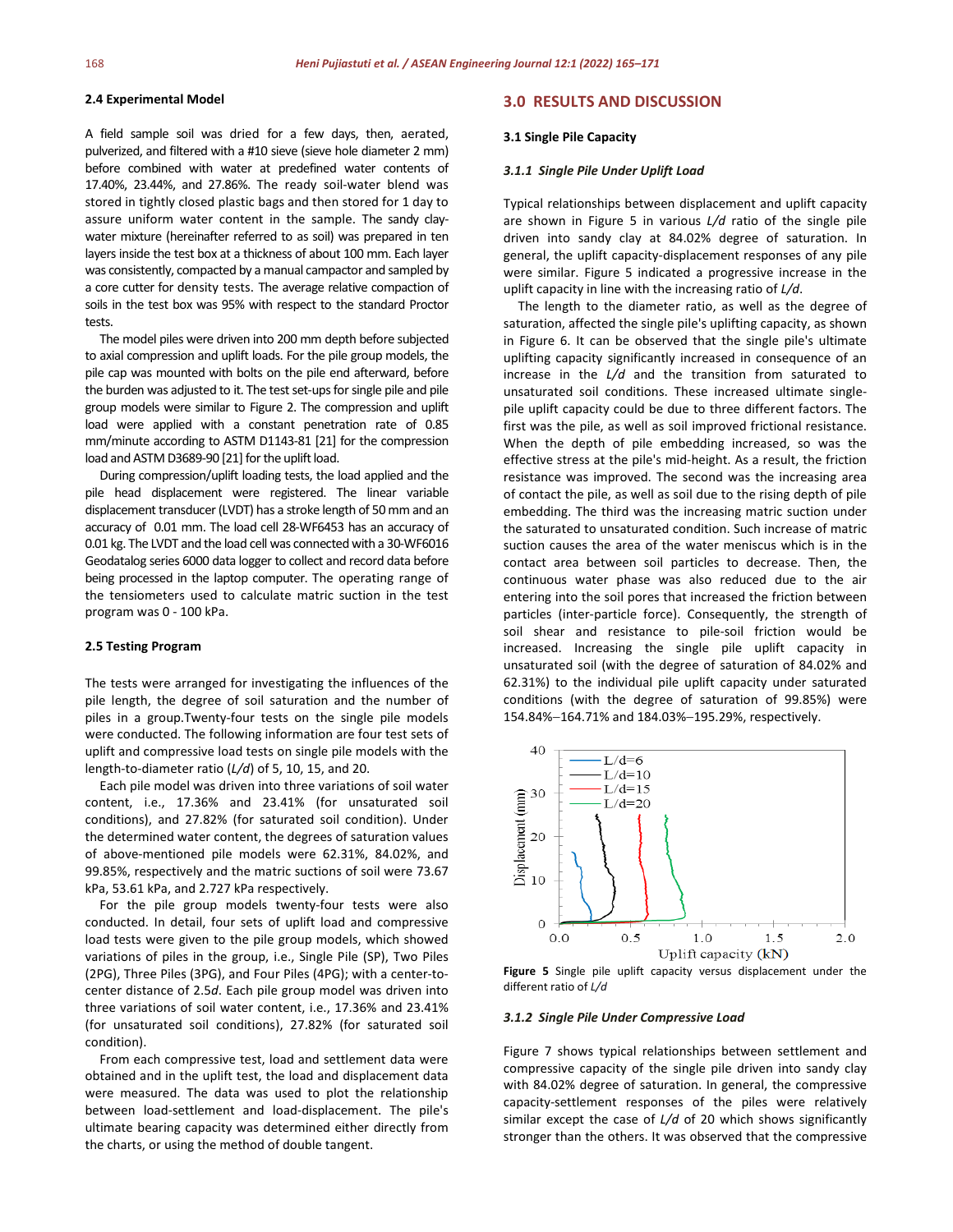capacity was higher than the uplift capacity. The compressive load adjusted to the pile was later accepted as pile capacity for skin friction, which was recognized at first by the friction resistance of the pile. Furthermore, after achieving certain settlement, the end bearing pile capacity was then mobilized. Meanwhile, the uplift load applied to the pile showed resistance that only came from the pile of skin friction.



**Figure 6** Ultimate uplift capacity for single pile versus degree of saturation of soil under different *L/d* ratio

Such as in Figure 8, the length to the diameter ratio, as well as the degree of saturation, affected the single pile compressive capacity. As in a single pile that is subjected to uplift load which has been discussed above, the transition from saturated soil conditions to unsaturated soil conditions, the compressive load resulted in an increase in the single pile compressive capacity on all variations of *L/d*. The transition of soil conditions causes the increase in matric suction and the friction between particles, pile-soil friction resistance, and endbearing pile. In line with the rising pile embedment depth, the contact area between the soil-pile and the end bearing capacity increased. Increasing the single pile compressive capacity in unsaturated soil (with the degree of saturation of 84.02% and 62.31%) to the single pile compressive capacity under saturated conditions (with the degree of saturation of 99.85%) were 241.90%-333.33% and 366.43%-561.11%, respectively.



**Figure 7** Compressive capacity for single pile versus settlement under different *L/d* ratio



**Figure 8** Ultimate compressive capacity for single pile versus degree of saturation of soil under different *L/d* ratio.

# **3.2 Pile Group Capacity**

#### *3.2.1 Pile Group Under Uplift Load*

The relation between the pile group displacement and the uplift capacity with a different pile number in a group and the 84.02% degree of soil saturation shown in Figure 9. In general, the relationship between uplift capacity and displacement responses in all the pile groups were relatively similar in their shapes. Figure 9 indicates, the capacity of uplift risen according to the rising pile number in a group.



**Figure 9** Uplift capacity for the pile group versus settlement under different the pile number in a group



**Figure 10** Ultimate uplift capacity for the pile group versus the degree of saturation

As seen in Figure 10, the degree of saturation and the pile number in a group influenced the pile groups'ultimate capacity. It was found, the pile group's uplift capacity risen significantly inline the rise in the pile number in a group as well as the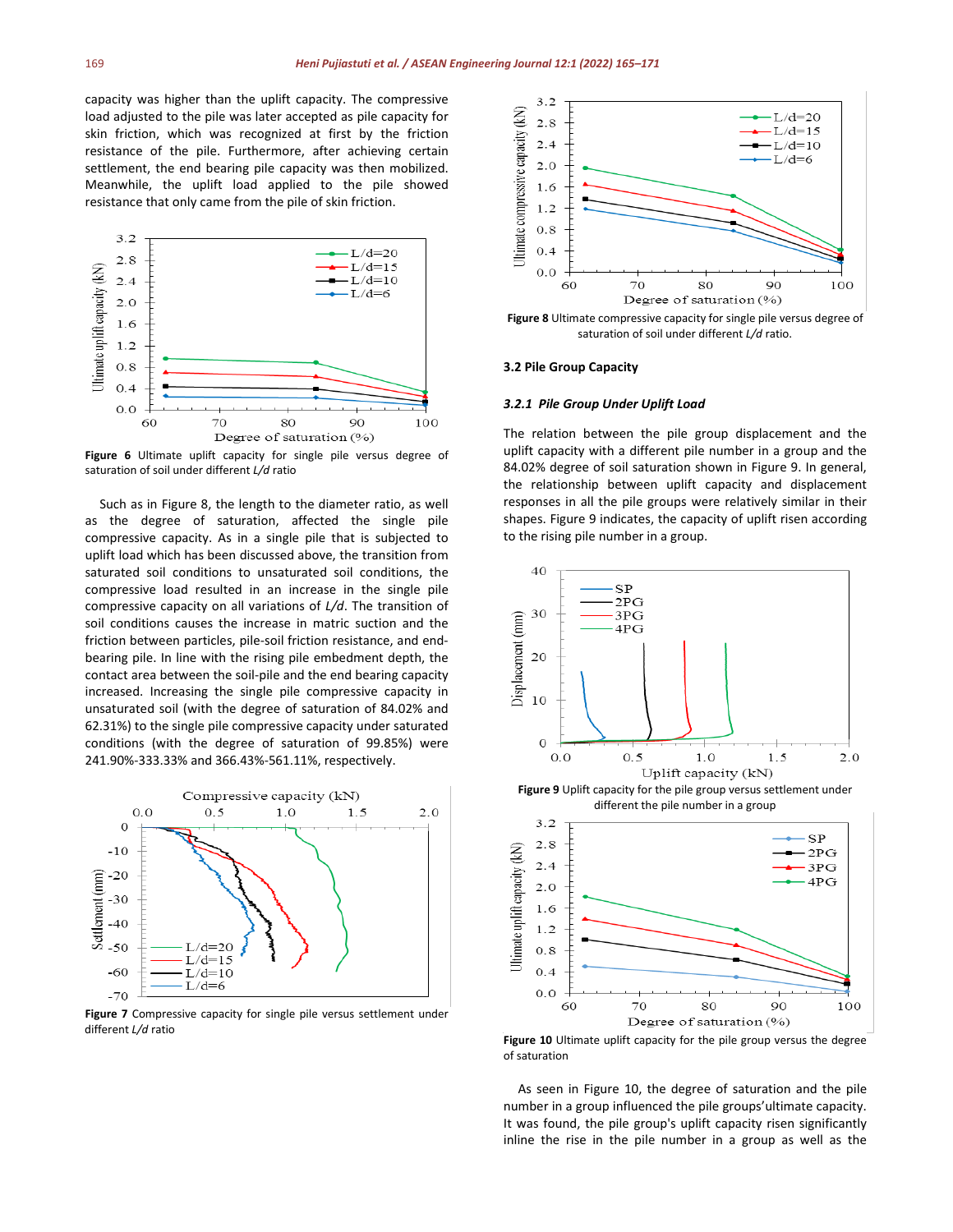transition (from saturated to unsaturated) soil conditions. This can be related to two different factors. The first factor was increased friction resistance between soil and pile, due to the confinement effect. The effect of soil confinement was created through the presence of several piles well into the pile group. Furthermore, the soil became solid as well as increased the friction resistance in line with the pile. The confinement effect created the pile-soil block. The degree of pile-soil block flexibility depended on the rigidity of the caping pile framework as well as the overlapping structures [22]. The second factor was the increase of matric suction because of the transition of soil conditions (from saturated to unsaturated), as discussed in the preceding paragraph for the single pile. These two factors led to increasing single pile uplift capacity-driven into unsaturated soils, which was in line with the increasing pile number in a group. Increased pile group uplift capacity under unsaturated soil (with the degree of saturation of 84.02% and 62.31%) to the pile group uplift capacity under saturated conditions (with the degree of saturation of 99.85%) were 245.04%-271.34% and 431.68%-490.06%, respectively.

#### *3.2.2 Pile Group Under Compressive Load*

Figure 11 shows the typical relationships between settlement and compression capacity of the pile group-driven into sandy clay and the different numbers of the pile in a group and the degree of soil saturation of 84.02%. The observation results indicated a progressive increase of compressive capacity in line with the increasing pile number in a group.



**Figure 11** Pile group compressive capacity versus the settlement under various pile number in a group

Figure 12 shows the relationship of the pile group's ultimate compressive capacity, the pile number within the group and the saturation degree. It is shown which the compressive capacity was greater than the pile group's uplift capacity. Besides the soil conditions, the pile number in the group has influenced the pile group's ultimate compressive capacity, as shown in Figure 12. It can be noticed that the transition of soil condition (from saturated to unsaturated) and the confinement effect generated the increasing pile-soil friction resistance as well as the pile group end bearing. The increasing of the pile group compressive capacity under unsaturated soil (with 84.02% and 62.31% degree of saturation) to the pile group compressive capacity under saturated conditions (with 99.85% degree of saturation) were 228.57%−298.91% and 294.96%−346.39%, respectively.



**Figure 12** The pile group's ultimate compressive capacity versus degree of soil saturation

# **4.0 CONCLUSION**

The matric suction had a significant effect on both soil shear strength and pile bearing capacity. The design of pile foundation under unsaturated soil was usually conducted using saturated soil parameters, which ignored the matric suction parameter. There had been various experimental tests on an individual pile and group models of piles consisting of two, three, and four piles. The pile models were driven into unsaturated and saturated compacted sandy clay, before subjected to the uplift and compressive loads.

The results indicate that the single pile and pile group capacity under the compressive load was higher than under the uplift load. The single pile actions depended mainly on the soil conditions and the ratio of pile embedding depth with a diameter and under compressive and uplifting load. Single piles' capacity under compressive and uplifting load increased significantly in line to the increasing *L/d* ratio and soil's matric suction. The pile groups' capacity under the compressive and uplift load increased in line with the increasing pile amount of piles in a group as well as a matric suction of soil.

# **Acknowledgement**

The authors wish to express their gratitude to Gadjah Mada University Soil Mechanics Laboratory for providing the experimental work. The Ministry of Education and Culture of the Republic of Indonesia is also much appreciated for financial support.

# **References**

- [1] Fredlund, D.G., and Rahardjo, H. 1993. *Soil mechanics for unsaturated soils*, New York, John Wiley & Sons Inc. DOI: <https://doi.org/10.1002/9780470172759>
- [2] Lu, N., and Likos, W.J. 2004. *Unsaturated soil mechanics*, New York, John Wiley & Sons Inc.
- [3] Elsharief, A.M., and Abdulaziz, O.A. 2015. Effects of matric suction on the shear strength of highly plastic compacted clay. *In proc. of the 16th African Regional Conf. on Soil Mechanics and Geotechnical Engineering: Innovative Geotechnics for Africa - Bouassida, Khemakhem & Haffoudhi (Eds.), Tunis*. 97-103.
- [4] Geordiadis, K., Potts, D.M. and Zdravkovic, L. 2003. The influence of partial soil saturation on pile behavior. *Géotechnique,* 3(1):11–25. DOI[: https://doi.org/10.1680/geot.2003.53.1.11](https://doi.org/10.1680/geot.2003.53.1.11)
- [5] Krishnapillai, H. and Ravichandran, N. 2012. New soil-water characteristic curve and its performance in the finite element simulation of unsaturated soils. *ASCE-International Journal of*